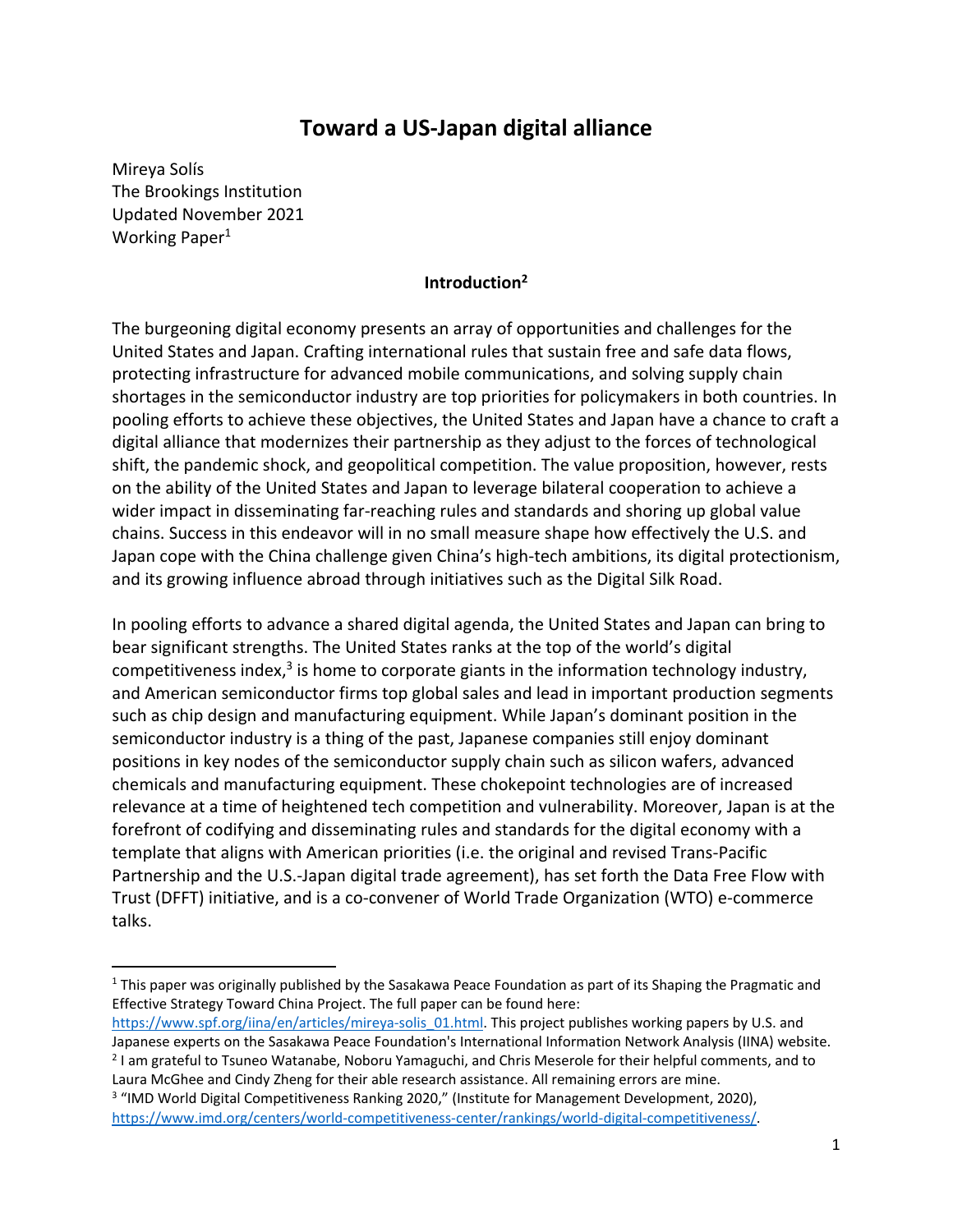But allied coordination on digital policy and governance confronts significant challenges as each partner balances the benefits and risks of economic interdependence with China, opts for different implementation strategies, and incorporates its own domestic priorities. The analysis below explores tasks ahead in building a U.S.-Japan digital alliance around three pillars: advanced tech manufacturing (semiconductors), telecommunication platforms (5G and beyond), and international digital governance. These are not the only vital policy dimensions to the digital agenda (in fact, the docket is full and will continue to grow in areas such as AI, cybersecurity, etc.), but they do figure prominently in the "Competitiveness and Resilience (CoRe) Partnership" launched at the U.S.-Japan leaders' summit in April 2021.<sup>4</sup> What then is at stake in developing a digital pillar to U.S.-Japan alliance? How can the allies devise a coordinated digital agenda to effectively address the China challenge? And what are potential pitfalls ahead?

## **1. Powering the digital transformation: the semiconductor industrial base and supply chain resilience**

## *Shifting fortunes in semiconductor prowess*

Semiconductors have held pride of place in U.S.-Japan relations for decades. In the 1980s, many fixated on this sector as emblematic of the shifting fortunes of each nation: decline for the United States when its worldwide market share of semiconductors dropped to 39 percent by 1988; and rise for Japan in taking more than half of semiconductor sales in the world.<sup>5</sup> Semiconductors were at the heart of one of the most bitter episodes of bilateral trade friction. The 1986 semiconductor agreement broke new ground in two main areas, namely, commitments from Japan to eliminate dumping in the United States as well as in third markets, and language on a 20 percent share for American firms in the Japanese market five years hence. However, the semiconductor agreement did not fix the trade dispute. The third country dumping commitments were later found to be GATT-illegal, the U.S. imposed a 100 percent tariff on 300 million dollars of Japanese imports citing insufficient progress on the dumping charges, and the American and Japanese governments vehemently disagreed on whether 20 percent market share represented a binding commitment or a desirable goalpost (Irwin, 1996).

The semiconductor agreement unleashed larger forces that transformed the industry. Rising prices for semiconductors paved the way for new entrants into the industry that chipped away at Japan's lead. At the same time, the Japanese government redirected its research sponsorship away from silicon projects. Perhaps even more consequential was the fact that Japanese producers failed to adjust to the technological shifts in the industry and remained wedded to their advantage in memory chips, failing to see that logic chips would capture much larger

<sup>4</sup> White House, "Fact Sheet: U.S.-Japan Competitiveness and Resilience (CoRe) Partnership," April 16, 2021, [https://www.whitehouse.gov/briefing-room/statements-releases/2021/04/16/fact-sheet-u-s-japan](https://www.whitehouse.gov/briefing-room/statements-releases/2021/04/16/fact-sheet-u-s-japan-competitiveness-and-resilience-core-partnership/)[competitiveness-and-resilience-core-partnership/.](https://www.whitehouse.gov/briefing-room/statements-releases/2021/04/16/fact-sheet-u-s-japan-competitiveness-and-resilience-core-partnership/)

<sup>&</sup>lt;sup>5</sup> Semiconductor Industry Association, "2019 Factbook," May 21, 2019[, https://www.semiconductors.org/wp](https://www.semiconductors.org/wp-content/uploads/2019/05/2019-SIA-Factbook-FINAL.pdf)[content/uploads/2019/05/2019-SIA-Factbook-FINAL.pdf.](https://www.semiconductors.org/wp-content/uploads/2019/05/2019-SIA-Factbook-FINAL.pdf)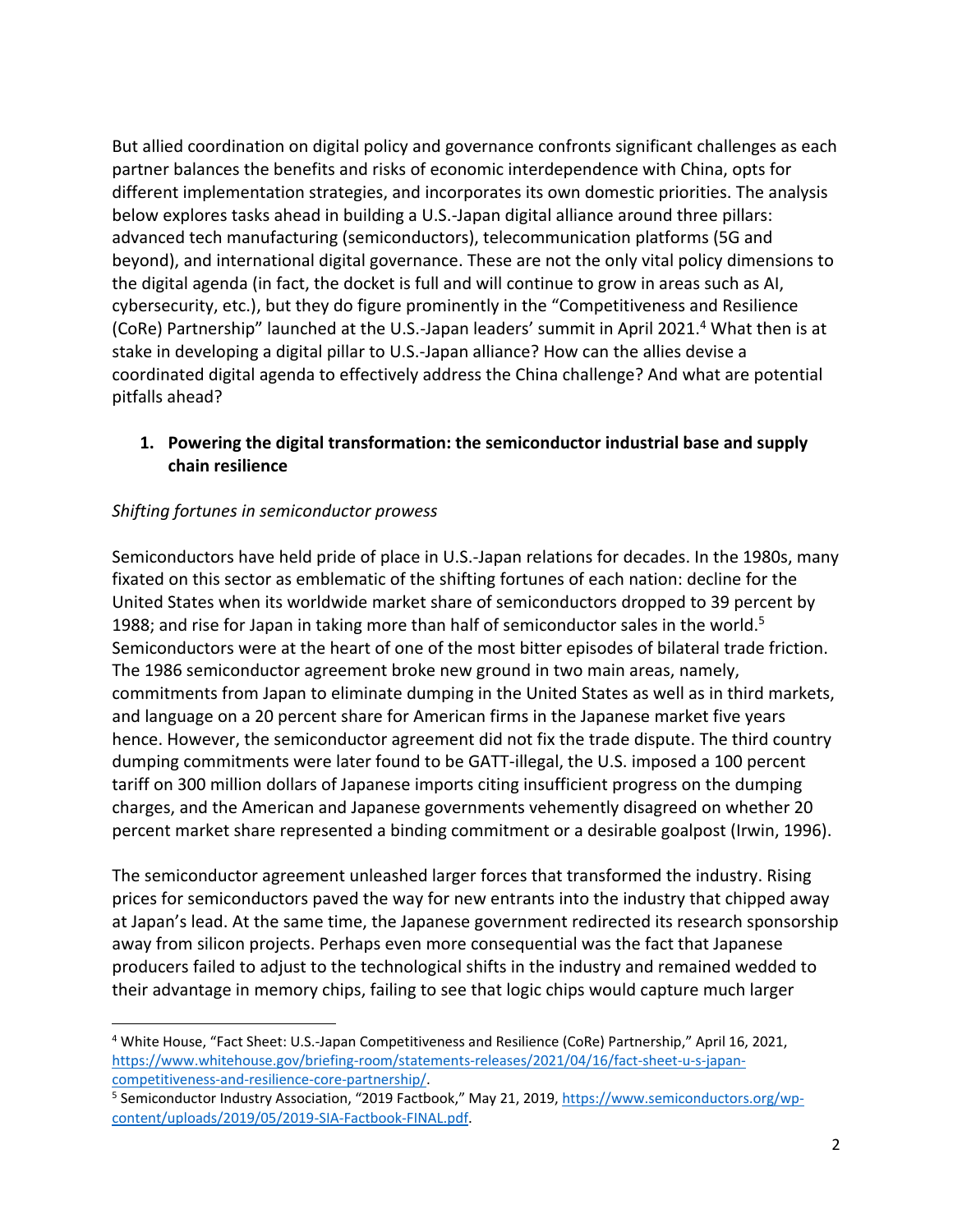market shares (Okada, 2006, p. 71, 80). The prognosis of American defeat and Japanese victory in the semiconductor race proved utterly wrong. By the 1990s, American firms had regrouped and captured close to half of the world's semiconductors sales, and Japan's share shrank to a mere 10 percent.

Ever since, the transformation of the industry has continued unabated. Several drivers and features are worth highlighting. 1) Sustained technological innovation with short product lifecycles. The miniaturization trend is illustrative with frontier fabs now capable of producing 5 nanometer (nm) chips. 2) Mammoth capital expenditures to sustain R&D activities and top of the line foundry/manufacturing facilities. For example, the cost of an advanced semiconductor fab can reach 12 billion dollars. Consequently, there are heavy entry barriers to the sector and high industry concentration with a handful of companies dominating specific segments of the chip sector. 3) The fragmentation of production and sprawling global supply chains. While some fully integrated manufacturers remain (e.g. Intel and Samsung), the industry has been redefined by the rise of fabless chip design firms (headquartered mostly in the U.S.) and contract foundry (located predominantly in Taiwan). Semiconductor manufacturing has globalized with fragmentation of production and the procurement of hundreds of materials across national borders. In some cases, inputs cross borders seventy times (White House Report, 2021: 27, 35). 4) Geographical concentration of semiconductor manufacturing on what could best be described as the "rise of the rest in northeast Asia." Figure 1 shows that 72 percent of the world's semiconductor manufacturing capacity is located in this corner of the world, while the U.S. and Europe account for 12 percent and 9 percent respectively.



#### Figure 1. Shares of the world semiconductor manufacturing capacity (2019)

Source: Varas et al. "Strengthening The Global Semiconductor Supply Chain In An Uncertain Era", (Boston Consulting Group and Semiconductor Industry Association, April 2021).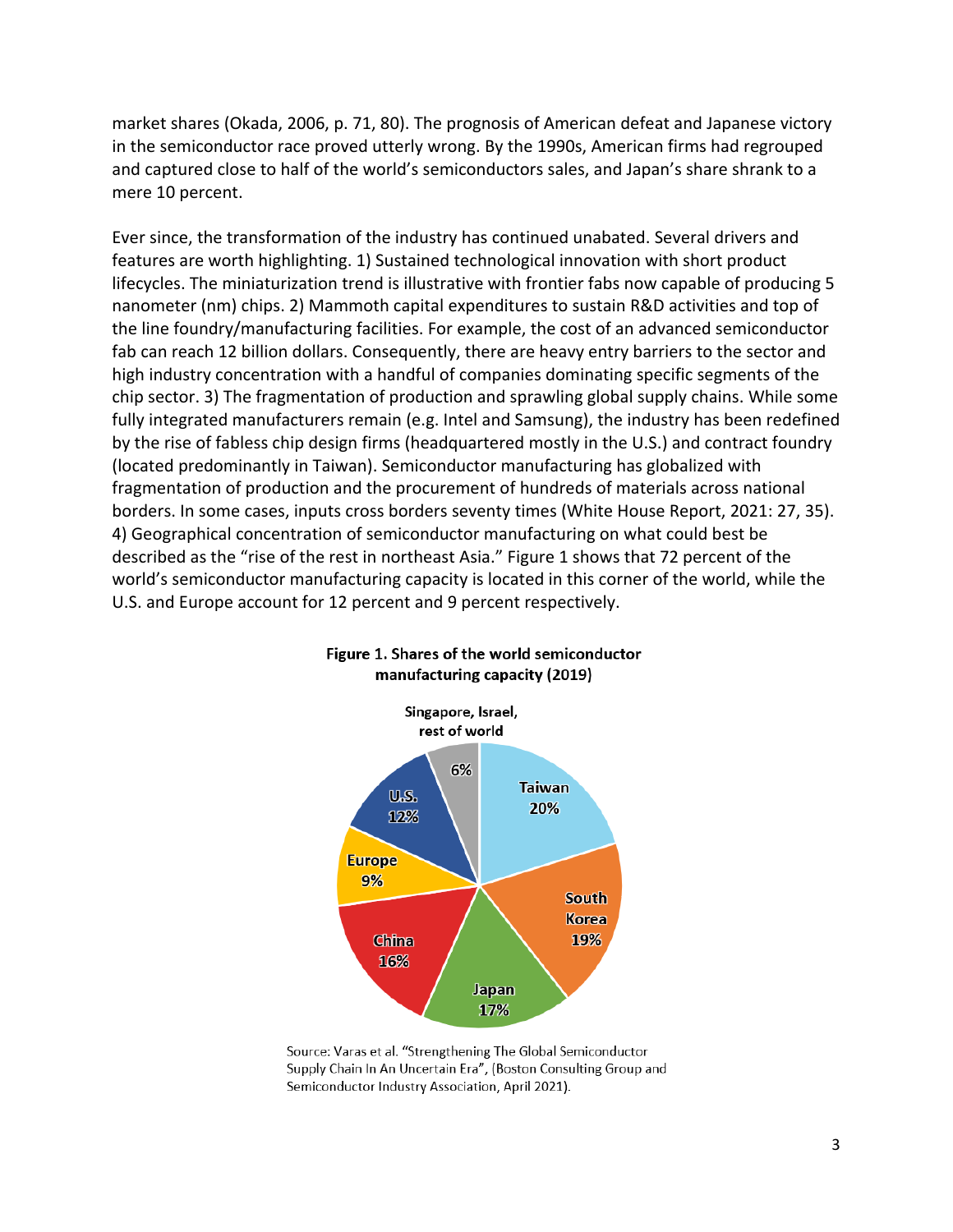But northeast Asia's semiconductor capabilities are not alike. Taiwan and South Korea are at the cutting edge of advanced chip manufacturing aiming to cross the 3 nm threshold soon. Yet, while Taiwanese firms like TSMC operate as pure-play foundries, the South Korean giants Samsung and SK Hynix absorb the vast majority of the chips they manufacture due to their vertical integration. Japan still leads the world by number of semiconductor factories, but these facilities produce older chips in the range of 40-130 nm (METI, 2021a). And yet, Japanese firms play a dominant role in key nodes of the semiconductor manufacturing chain. As shown in Figure 2, Japanese companies hold 56 percent of the silicon wafer market and their lead in semiconductor manufacturing equipment is especially pronounced in wafer, etch and clean, testing, assembly and packaging equipment. Extreme ultraviolet lithography equipment (EUV) is a critical chokepoint since it is indispensable to produce transistors beyond 7nm and China has not yet mastered this technology. While the Dutch firm ASML is the only firm capable of manufacturing at scale EUV exposure equipment, other Japanese firms (Tokyo Electron and Lasertec) provide the needed peripheral equipment in EUV equipment. exploiting a key vulnerability: its reliance on American design, equipment, and chips.<sup>6</sup>Japanese firms excel in advanced materials, capturing 53 percent of the photomask market (White House, p. 47, 51), and in chemicals such as fluorinated polyimides (90 percent market share), etching gasses (70 percent) and photoresists (90 percent).<sup>7</sup>



#### Figure 2. Japan's strengths in the semiconductor manufacturing chain

Research

<sup>(</sup>based on VLSI Research data)

<sup>&</sup>lt;sup>6</sup> "Japanese companies fight for share of EUV chip technology sector," Nikkei Asia, July 12, 2020, [https://asia.nikkei.com/Business/Electronics/Japanese-companies-fight-for-share-of-EUV-chip-technology-sector.](https://asia.nikkei.com/Business/Electronics/Japanese-companies-fight-for-share-of-EUV-chip-technology-sector) <sup>7</sup> "Factbox: The high-tech materials at the heart of a Japan-South Korea row," Reuters, July 2, 2019, [https://www.reuters.com/article/us-southkorea-japan-laborers-factbox/factbox-the-high-tech-materials-at-the](https://www.reuters.com/article/us-southkorea-japan-laborers-factbox/factbox-the-high-tech-materials-at-the-heart-of-a-japan-south-korea-row-idUSKCN1TX12I)[heart-of-a-japan-south-korea-row-idUSKCN1TX12I.](https://www.reuters.com/article/us-southkorea-japan-laborers-factbox/factbox-the-high-tech-materials-at-the-heart-of-a-japan-south-korea-row-idUSKCN1TX12I)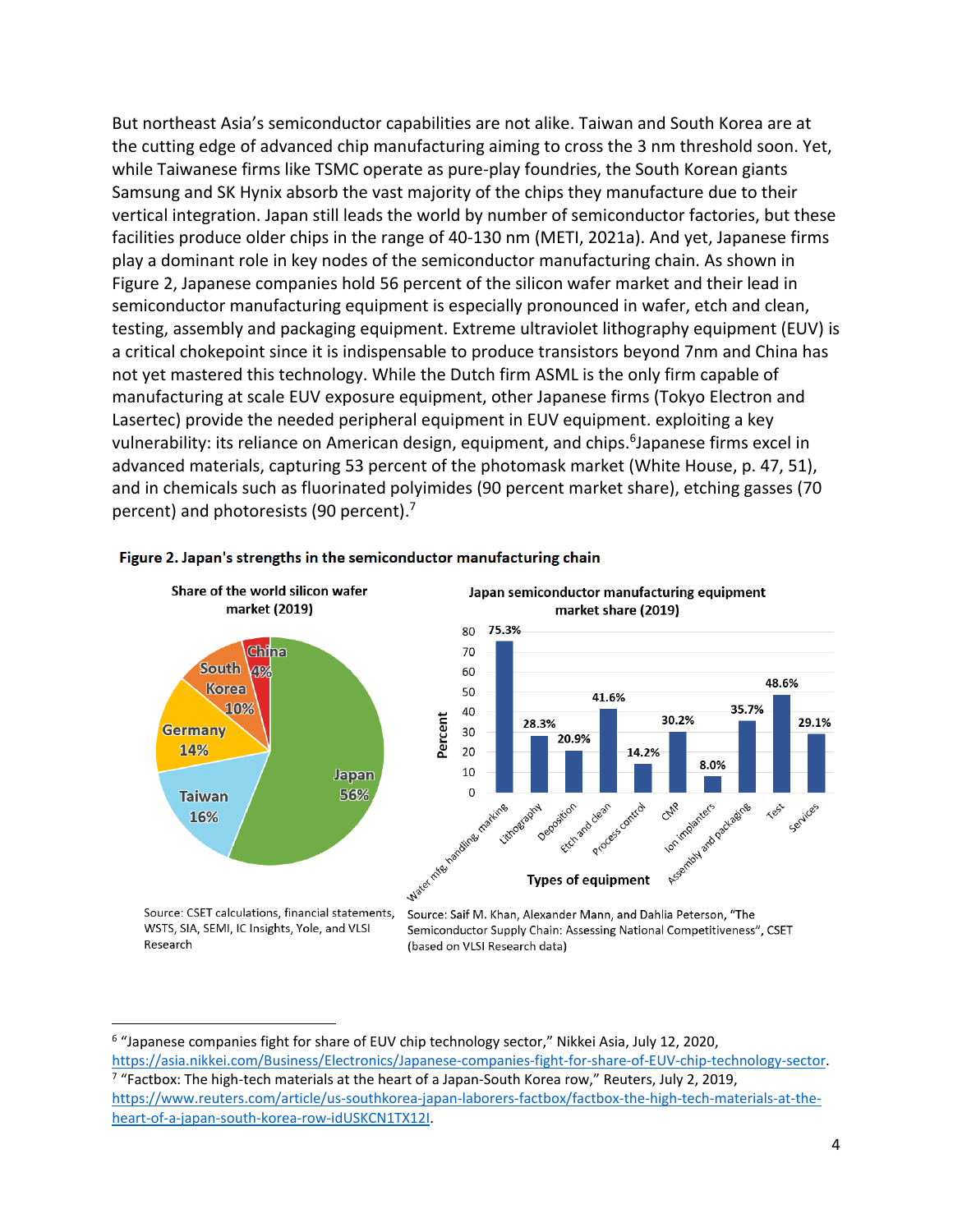## *The China challenge in chip manufacturing*

It is the growing high-tech ambitions of China which has garnered most attention and concern. With 16 percent of the world's integrated circuit (IC) manufacturing capacity in 2019, the Chinese government has made an all-out push to dominate this sector by 2030, citing economic and national security reasons. The stated goal is to achieve near self-sufficiency with domestically manufactured chips meeting 80 percent of China's needs. This would represent a major leap given that in 2019 domestic IC manufacture accounted for slightly less than 16 percent of domestic consumption (Duchatel, 2019: 7). Government support has been multidimensional and generous: tax breaks, trade and investment protections, support for overseas acquisitions of high-tech firms, programs to recruit talent from abroad, and subsidization of R&D and production facilities. According to the Semiconductor Industry Associations, the Chinese state has earmarked 145 billion dollars in semiconductor subsidies for the 2015-2025 period (cited in White House report, 2021: 61). It is not just the magnitude of state support, but also the form, below-market equity investments, which is unique to China. In 2014, China launched the first National Integrated Circuit Investment Fund (23 billion dollars)<sup>8</sup>, and in 2019 a second tranche for 28.9 billion dollars was authorized (Platzer et al., 2020: 28). Looking at the prevalence of such state support practices in China, an OECD (2019: 52) report concludes: "The overall picture that emerges is one of opaque ownership linkages in China's semiconductor industry, where it can be difficult to identify the ultimate beneficial owners of companies and to ascertain the precise extent of state influence or ownership."

China has made headway in the production of mid-range semiconductors (25-48 nm chips), but the manufacturing of the most advanced chips is still out of reach. Only one Chinese firm can produce 14 nm chips, and several would-be national champions have fallen by the wayside, despite generous government support. As Mathieu Duchatel (2021) points out, China's indigenization ambitions are likely to be frustrated not only by the need to import advanced chips, but also by its continued reliance on foreign software design and equipment. However, a deteriorating international environment has only redoubled China's zeal in achieving technological independence.

## *An inflection point: the geopolitics of semiconductor manufacturing*

Semiconductors have long been considered a strategic sector. However, a trifecta of developments has elevated the importance of the microelectronics industry to commanding heights in the global economy. First, the technological revolution (AI, 5G telecommunications, edge computing, the Internet of Things, etc.) has drastically amplified the demand for ever more sophisticated semiconductors. The dual-use nature of these emerging technologies means that semiconductor manufacturing prowess is desirable both for economic competitiveness and national security purposes. Second, the COVID-19 shock further exacerbated chip demand and sensitivity to risks of production disruptions. The pandemic

<sup>8</sup> "China plans \$47 billion fund to boost its semiconductor industry." *The Wall Street Journal*, May 6, 2018, [https://www.wsj.com/articles/china-plans-47-billion-fund-to-boost-its-semiconductor-industry-1525434907.](https://www.wsj.com/articles/china-plans-47-billion-fund-to-boost-its-semiconductor-industry-1525434907)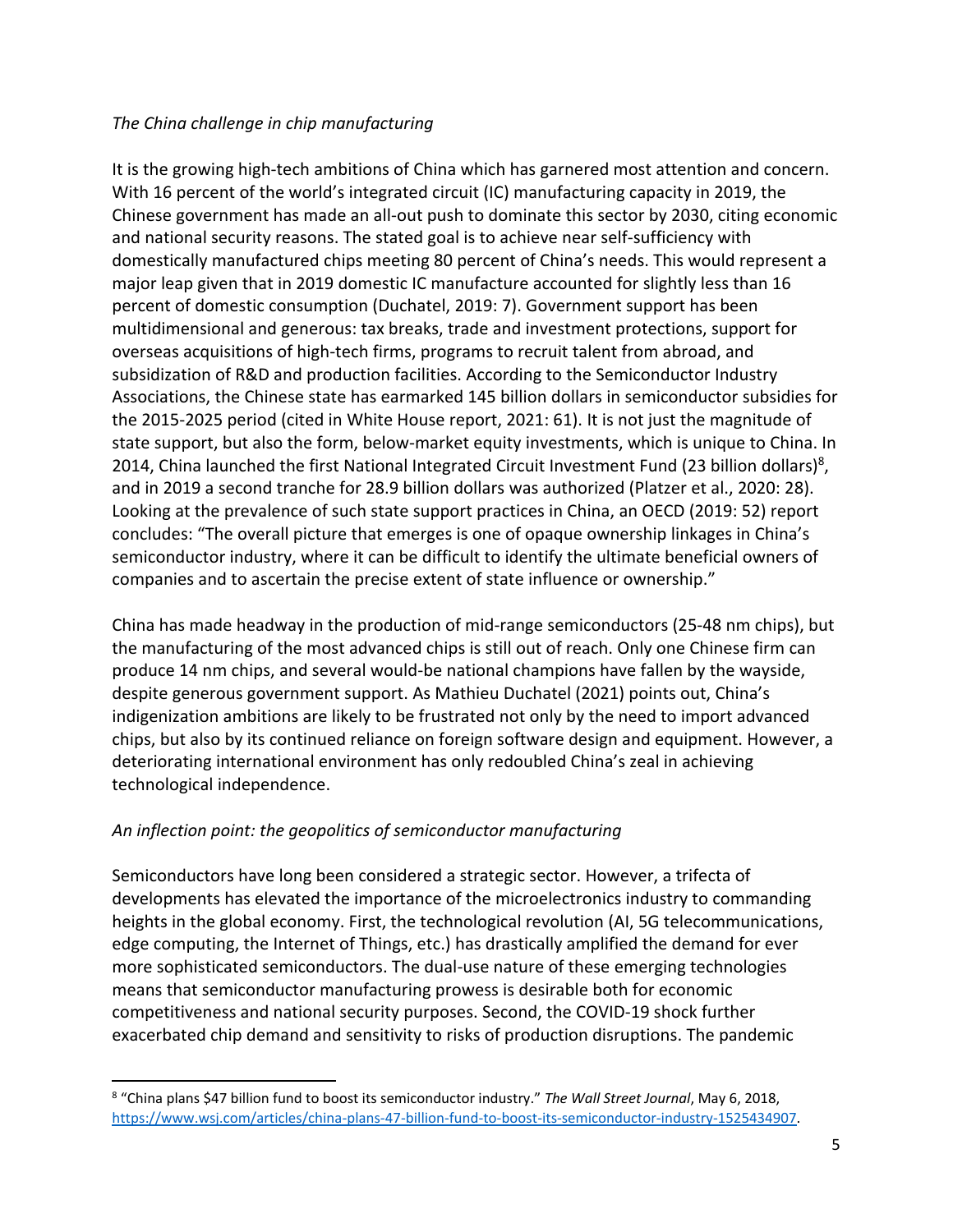further pushed the digitalization trend that rests on microelectronic devices while lockdowns and sharp swings in supply and demand patterns exerted enormous pressures on supply chains. The chip crunch in the automobile industry has been severe. A case in point is Toyota's 40 percent production cut in September 2021 due to chip shortages.<sup>9</sup>

Third, tech rivalry is at the center of U.S.-China competition and semiconductors are ground zero. Concerned over China's civil-military fusion, high-tech ambitions, and reliance on predatory practices (IP theft, forced technology transfers), the United States has moved to curb Chinese access to its advanced technologies and to dent the Chinese semiconductor drive by exploiting a key vulnerability: its reliance on American design, equipment, and chips. Tighter national security oversight of inward investment has brought Chinese acquisition of high-tech American firms effectively to a halt, American 301 tariffs imposed a 25 percent tax on imports of Chinese semiconductors, and the Entity List (requiring a license for sales with the presumption of denial) has been used to cut off Chinese firms' access to advanced chips not just from American firms, but from foreign firms as well (Bown, 2020). For example, in spring 2020 TSMC stopped taking new orders from Huawei to comply with American sanctions.<sup>10</sup>

Applying this leverage has its costs, however. American semiconductor firms have complained that losing the Chinese market would prevent them from sustaining their heavy R&D investments and third-party firms have reported negative effects from both the trade war and tech restrictions (Sun et al., 2019). As China readies retaliatory tools through tightened export controls and lists of unreliable suppliers, firms in the semiconductor supply chain must grapple with geopolitical risk and the growing bifurcation of semiconductor/high-tech ecosystems (Solís, 2021).

## *The comeback of industrial policy*

One important vector in the securitization of chip manufacturing is the growing appetite among policymakers for industrial policies that seek to buttress the domestic manufacturing base and mitigate the risks inherent to international production networks. Location and trust have emerged as key variables in the policy debates about the future of this vital industry. There is of course past precedent of the U.S. government stepping up to assist American semiconductor firms when their competitiveness appeared to be dwindling (the private-public research consortium Sematech was created in 1987 but public funding was phased out by 1996) and offering continuous budgetary support for pre-competitive R&D.

Today, industrial policy once again beckons the American body politic. U.S. President Joe Biden's White House taskforce on the semiconductor supply chain identified as major risks the lack of U.S. domestic manufacturing at the technological frontier (5nm and below), the

[restrictions.](https://asia.nikkei.com/Spotlight/Huawei-crackdown/TSMC-halts-new-Huawei-orders-after-US-tightens-restrictions)

<sup>9</sup> "Toyota, hurt by the chip shortage, will reduce output 40 percent in September," *The New York Times*, August 19, 2021, [https://www.nytimes.com/2021/08/19/business/toyota-production-slowdown-chip-shortage.html.](https://www.nytimes.com/2021/08/19/business/toyota-production-slowdown-chip-shortage.html)  $10$  Cheng Ting-Fang and Lauly Li, "TSMC halts new Huawei orders after US tightens restrictions," Nikkei Asia, May 18, 2020, [https://asia.nikkei.com/Spotlight/Huawei-crackdown/TSMC-halts-new-Huawei-orders-after-US-tightens-](https://asia.nikkei.com/Spotlight/Huawei-crackdown/TSMC-halts-new-Huawei-orders-after-US-tightens-restrictions)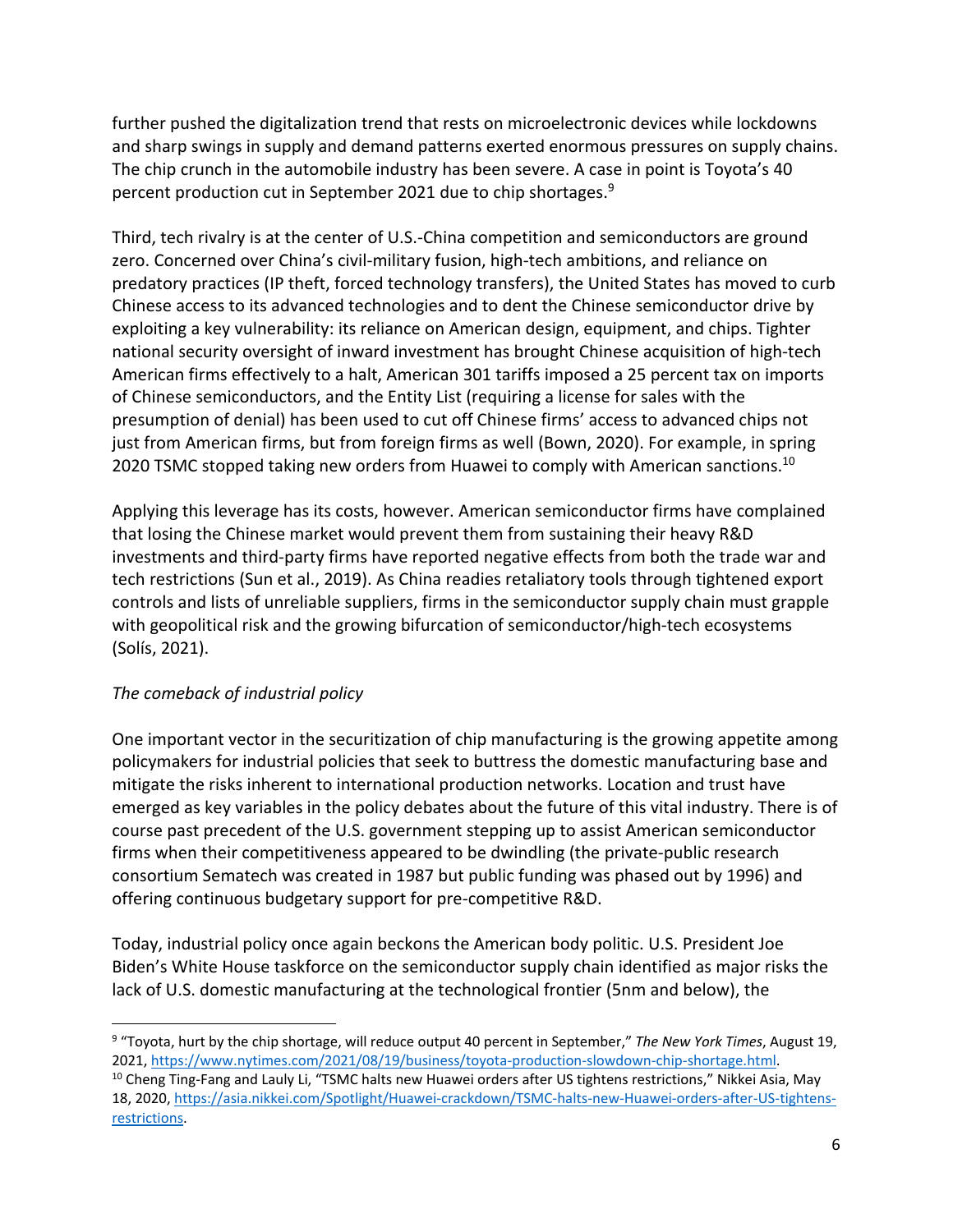geographical concentration of foundries in East Asia, China's attempts to build an indigenous semiconductor industry with a state-led model, and the dependence of American semiconductor companies on the Chinese market. To boost American competitiveness, there are recommendations for investments in R&D, infrastructure modernization, and the nurturing of human capital. There is also a push to attract investment into the United States to all domains of the semiconductor ecosystem and to coordinate with allies to increase supply chain resilience. Federal funding bills for the semiconductor industry in the ballpark of 52 billion dollars to support R&D and boost domestic manufacturing capabilities enjoy broad bipartisan support (but funding authorization is still pending).<sup>11</sup> Lured by the prospects of attractive incentive packages, TSMC and Samsung have announced future investment plans in Arizona and Texas, respectively.<sup>12</sup> Competing with China has given sails to American industrial policy  $$ the effort though seems less geared toward nurturing national champions than bringing cutting-edge manufacturers to the homeland.

Japanese policymakers have also grown wary of China's challenge to the liberal international order. They have sought to mitigate the risks of economic overdependence on China and have strengthened measures to protect critical technology and infrastructure. New economic security teams have been added to the National Security Council, the Ministry of Economy, Trade and Industry (METI), and the Minister of Foreign Affairs (MOFA). The 2020 Basic Policy for Economic and Financial Management embraced economic security by stating that Japan must aim for both strategic autonomy and strategic indispensability (Cabinet Office, 2020). In other words, achieving self-reliance in areas critical to national security and securing Japan's international influence through technological prowess are state priorities. In a much-noted move, the Japanese government initiated a subsidy program for Japanese companies operating in China to re-shore or diversify into Southeast Asia their operations. At 3.1 billion dollars, the program to strengthen supply chains is not intended to bring about decoupling. Its aim is to facilitate risk-hedging not only vis-à-vis pandemic disruptions, but also rising geopolitical tensions impacting high-tech manufacturing (Solis, 2021).

Industrial policy appears to be making a comeback in Japan. In a new strategy document, METI elevated the strengthening of the semiconductor industry to a "national project," on par with past efforts to ensure energy security and stable food supplies. Japanese industrial bureaucrats have painted a sobering picture of chip manufacturing driven by two main factors. First, the prevalence of legacy factories and the inability of Japanese firms to make the technological leap into miniaturized logic chips and the fabless model have resulted in a shrinking market share. Competitive pressures are only intensifying as governments in Europe, Asia, and North America are scaling up subsidies to boost domestic manufacturing capabilities. Second, as other countries aim to build semiconductor industrial hubs, there is concern that Japanese firms that enjoy competitiveness in chokepoint segments (materials and equipment) may relocate abroad, hollowing out Japan's chip industry (METI, 2021a).

<sup>&</sup>lt;sup>11</sup> The Creating Helpful Incentives to Produce Semiconductors for America Act (CHIPS for short) and the American Foundries Act of 2020 were incorporated into the National Defense Authorization Act of 2021. The latest move was the Senate's approval of the Innovation and Competition Act on June 2021. A House vote is still pending. <sup>12</sup> Se[e https://www.taipeitimes.com/News/biz/archives/2021/07/17/2003760973.](https://www.taipeitimes.com/News/biz/archives/2021/07/17/2003760973)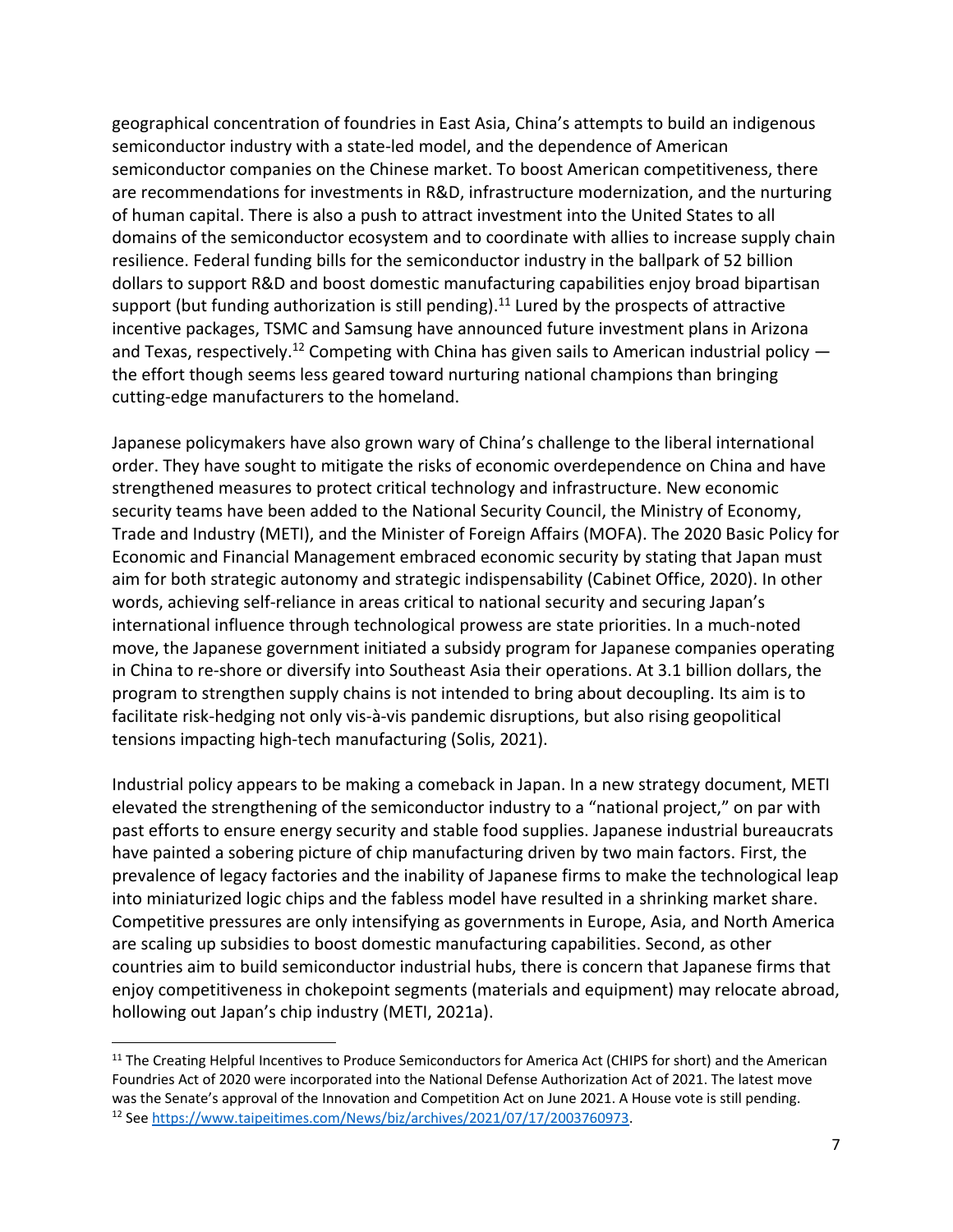To prevent the eclipse of Japanese semiconductors, METI proposes two lines of effort: government support for R&D and domestic manufacturing, and international alliances. In the ministry's estimation, 5 trillion yen (45.6 billion dollars) will be required just to sustain Japan's current share of the global market at 10 percent until 2030. To produce advanced chips in Japan, METI seeks joint research and production ventures with frontier foundries headquartered in Taiwan and the United States. TSMC's decision to open an R&D center in Tsukuba with a consortium of Japanese companies and a public R&D institute, and to join hands with Sony to build a fab in Kumamoto are important steps in this direction (Duchatel, 2021). The brand-new Kishida government is said to be considering subsidies to cover half of the projected investment costs of \$8.8 billion dollars through the New Energy and Industrial Technology Development Organization.<sup>13</sup>

Advanced manufacturing is increasingly a focal point for U.S.-Japan coordination. Both countries share concern over the gaps in their domestic manufacturing bases on cutting edge chips, worry about the semiconductor crunch fueled by the pandemic, and are wary of China's attempts to build a rival indigenous industry. Shared interests have resulted in greater convergence on the screening of foreign direct investment to prevent China's acquisition of critical technologies, and new initiatives on emerging technologies and supply chain resilience (some as part of the Quad's activities). But U.S.-Japan coordination is not all smooth-sailing. The allies are not of the same mind regarding the wisdom of decoupling from China. Tokyo worries about the collateral damage of U.S. unilateral tariffs and tech restrictions, and about a weakening industrial base if the U.S. were to pursue total reshoring of semiconductors.

The current subsidy race is not just a response to China's tech drive; It also reflects competition among partners and allies in their campaigns to lure in and retain the crown jewels of semiconductor manufacturing.<sup>14</sup> As we are about to enter a period of government largesse to support chip manufacturing, broader questions remain about the wisdom of heavily subsidizing an industry with very short product cycles, of making the right bets on the future evolution of the industry, and possibly planting the seeds of future over-capacity problems.

## **2. Telecom networks and digital connectivity: 5G and Beyond**

Mobile communication networks are at the heart of the digital revolution. Fast, reliable, and secure movements of data — as envisioned in the rollout of 5G networks — are critical to a future of autonomous driving vehicles, smart cities, far-reaching cloud services, and military applications such as intelligence, surveillance, and reconnaissance systems (CRS, 2021). Because

<sup>13</sup> Se[e https://asia.nikkei.com/Business/Tech/Semiconductors/Japan-starts-laying-legal-groundwork-for-TSMC](https://asia.nikkei.com/Business/Tech/Semiconductors/Japan-starts-laying-legal-groundwork-for-TSMC-subsidy)[subsidy.](https://asia.nikkei.com/Business/Tech/Semiconductors/Japan-starts-laying-legal-groundwork-for-TSMC-subsidy) 

<sup>&</sup>lt;sup>14</sup> As part of its "Digital Compass," the EU anticipates spending \$150 billion dollars to support high tech manufacturing with the goal of doubling its global production share from 10% to 20% by 2030. See: [https://www.wsj.com/articles/eu-seeks-to-double-share-of-world-chip-market-by-2030-in-digital-sovereignty](https://www.wsj.com/articles/eu-seeks-to-double-share-of-world-chip-market-by-2030-in-digital-sovereignty-drive-11615305395)[drive-11615305395.](https://www.wsj.com/articles/eu-seeks-to-double-share-of-world-chip-market-by-2030-in-digital-sovereignty-drive-11615305395)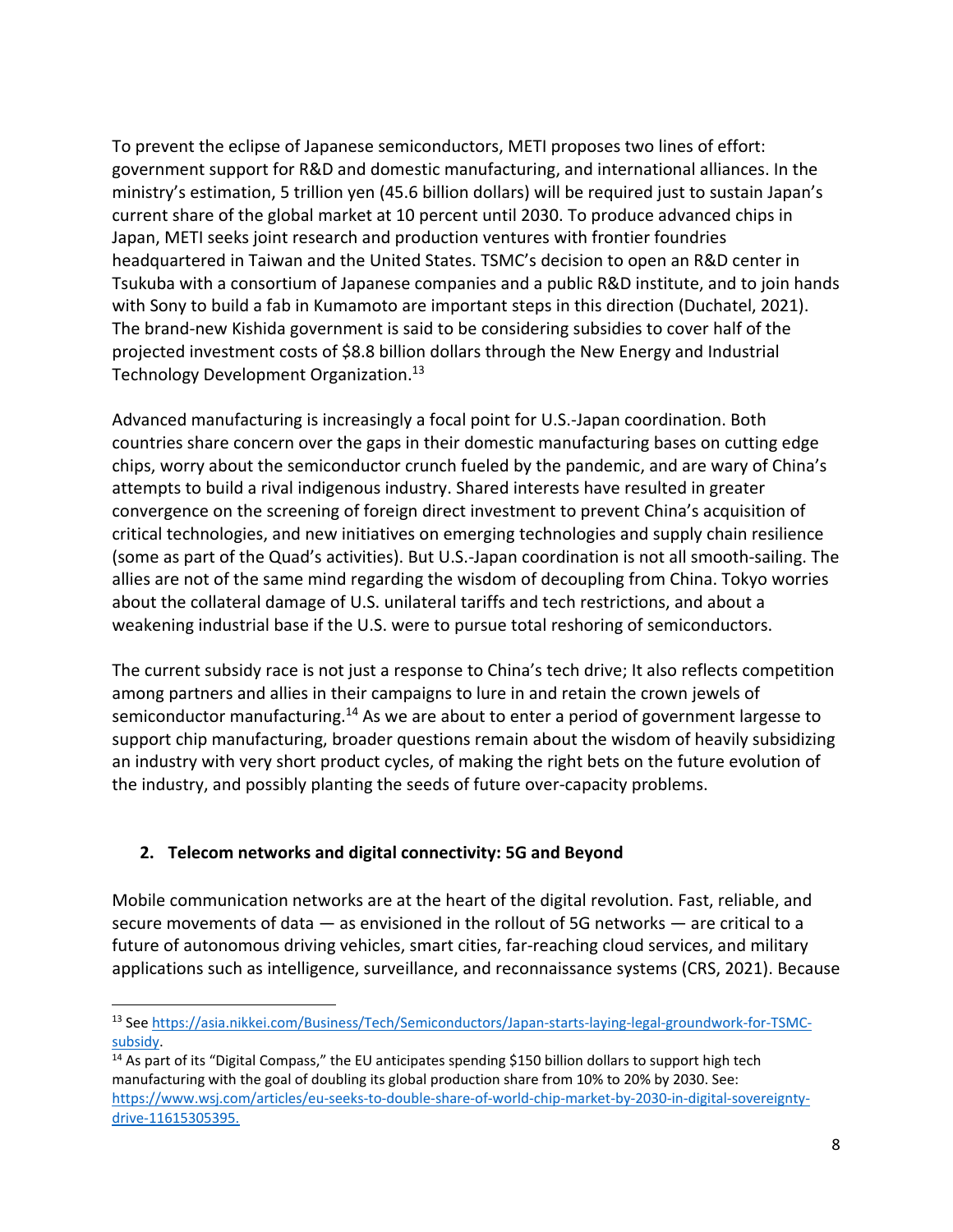information is power, as Rush Doshi and Kevin McGuiness (2021) remind us, states have historically cared deeply about their ability to control and manipulate telecom networks at times of strain in the international system. Today, the twin forces of technological transition and state rivalry have brought intense focus on who will dominate cutting-edge mobile communication technologies and with what geopolitical consequences.

The global telecommunication market is highly concentrated, with just three firms (Nokia, Ericsson and Huawei) supplying 80 percent of the 5G base station market. <sup>15</sup> China's lead in telecom generates acute concerns for the United States and several of its key allies. The Chinese state has long sheltered the ICT sector from trade liberalization commitments and has awarded foreign companies limited access to the Chinese market. Favorable tax breaks and generous subsidies (in some estimates to the tune of 175 billion dollars for 5G infrastructure by  $2025<sup>16</sup>$ ) have nurtured tech giants such as telecom equipment providers Huawei and ZTE. With the 2015 launch of the Digital Silk Road (DSR), the Chinese state sprinted to provide the hardware and software of digital infrastructure to a larger swath of the developing world. As Hillman and Sacks (2021) note, China puts together an attractive package that combines funding with the supply of telecom equipment, and a suite of digital technologies (cashless payments, online banking, e-commerce platforms, surveillance know-how, etc.). These efforts are in parallel with an active standard-setting campaign to lock in Chinese tech standards into emerging technologies.

China leads the world in the supply of mobile telecom networks. Since the launch of the Digital Silk Road, Huawei has grown its market share by 40 percent and it has the largest number of 5G contracts worldwide, many of them in Europe (Sacks, 2021). With the adoption of the 2017 National Intelligence Law mandating Chinese tech firms to comply with data sharing requests from the state, the stakes of China's tech global footprint have grown markedly. From the point of view of the U.S., the China telecom challenge is not just about pushing back against unfair trading practices. Rather, the broader issues of data security and network vulnerability are front and center. Hence, the administration of former U.S. President Donald Trump moved in 2018 to ban Huawei from its 5G mobile communication networks and initiated a campaign to encourage others to follow suit. In 2020, the State Department launched a broader initiative, the Clean Network, to "protect sensitive information from aggressive intrusions by malign actors, such as the Chinese Communist Party."<sup>17</sup>

The American persuasion campaign, however, yielded mixed results as many countries were unconvinced in the absence of a cost-effective alternative to Huawei. Even when allies agreed on the security risks of Chinese telecom, they differed at times on implementation strategy. For instance, the Japanese government tightened the security provisions for public procurement of telecom equipment in December 2018 and required private companies to follow suit in the

<sup>&</sup>lt;sup>15</sup> Gearoid Reidy and Ayaka Maki, "Handed a 5G Lifeline by Trump, Japan Races to Catch Up to Huawei," Bloomberg, December 10, 2020[, https://www.bloomberg.com/news/articles/2020-12-10/handed-a-5g-lifeline-by](https://www.bloomberg.com/news/articles/2020-12-10/handed-a-5g-lifeline-by-trump-japan-races-to-catch-up-to-huawei)[trump-japan-races-to-catch-up-to-huawei.](https://www.bloomberg.com/news/articles/2020-12-10/handed-a-5g-lifeline-by-trump-japan-races-to-catch-up-to-huawei)

<sup>&</sup>lt;sup>16</sup> Figure cited in Scott and Kamijima-Tsunoda, (2021: 78).

<sup>&</sup>lt;sup>17</sup> "The Clean Network," U.S. Department of State, [https://2017-2021.state.gov/the-clean-network/index.html.](https://2017-2021.state.gov/the-clean-network/index.html)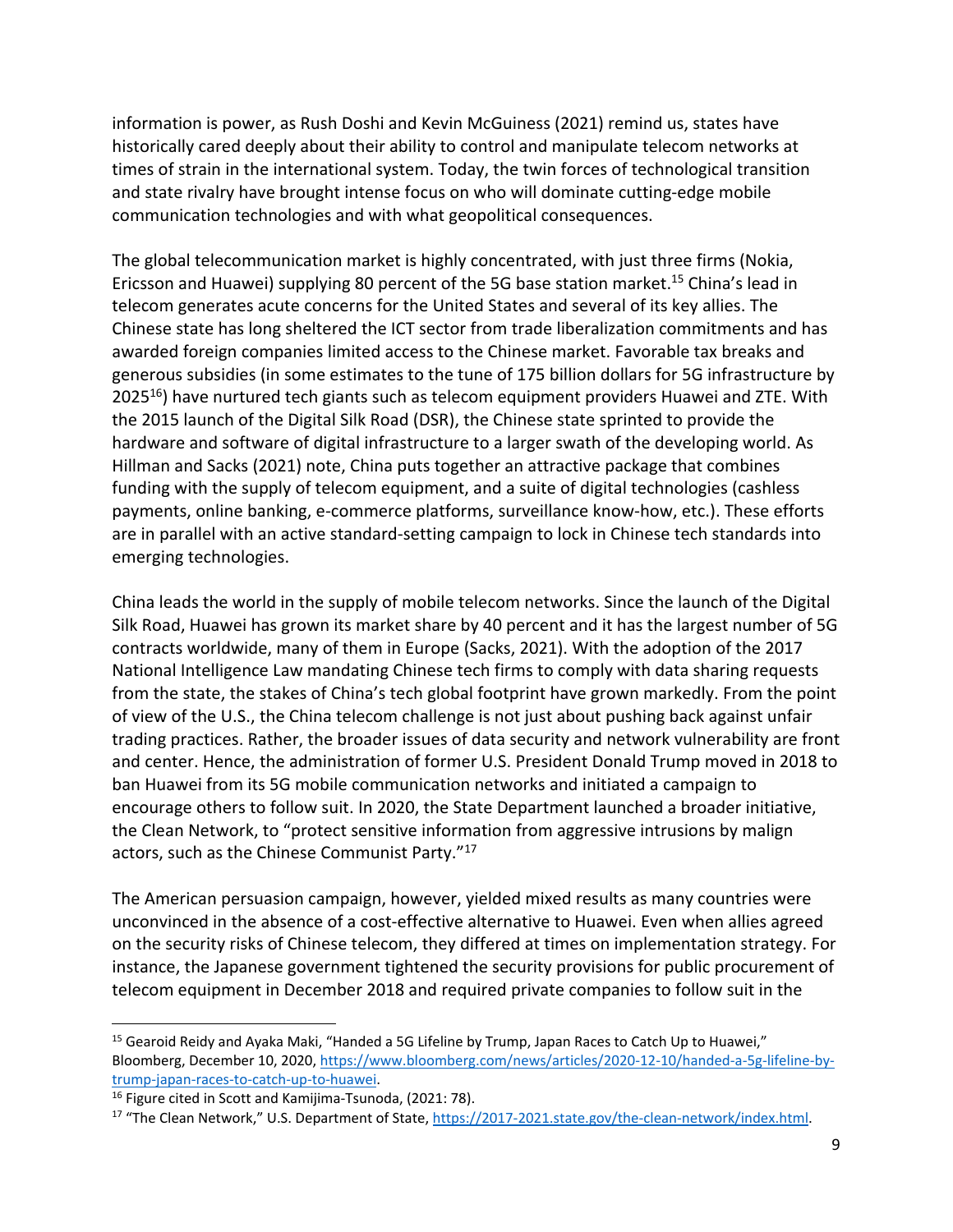2019 spectrum allocation for 5G networks. Japan therefore has bolstered cybersecurity and supply chain resilience in telecom (de facto disqualifying Huawei), without blacklisting specific vendors (Matsubara, 2020). The split on tactics was in full view when Tokyo declined to participate in the Clean Network initiative troubled by its targeting of a specific nation.<sup>18</sup>

The United States and Japan are fully aligned, however, in addressing a common vulnerability: their lack of a full stack 5G telecom provider. The United States no longer has firms that manufacture base stations (connecting mobile devices to the core network), and while Japanese companies enjoy competitiveness in specific nodes of the hardware and software supply chain, they do not operate with a vertically integrated platform. Hence, the allies have placed a strategic bet in a reconfiguration of the industry through the Open Radio Access Network or Open RAN. The effort is geared to break vendor lock-in by procuring from multiple suppliers that operate with inter-operable interfaces. Cost-reduction, transparency, and resilience are the expected benefits of the U.S.-Japan decision to pour 4.5 billion dollars into the development of Open RAN standards for 5G and 6G networks. <sup>19</sup> This is not an about-face for Japan. Japanese companies have been frontrunners on multi-vendor interoperability since the rollout of 4G, and more recently Japanese firms NEC and NTT announced a strategic partnership to develop Open RAN infrastructure.<sup>20</sup> Network provider Rakuten has made inroads into 5G with Open RAN and fully virtualized software to reduce costs of physical base stations (Schoff and Kamijima-Tsunoda, 2020).

The United States and Japan see in Open RAN a pathway to hone their own competitive strengths to better meet the China challenge. The success of this enterprise will largely hinge, however, on the ability of cross-vendor open software arrangements to meet exacting network security requirements, and for the specifications to widely disseminate. At this juncture, none of these prospects are assured. The participation of multiple vendors and reliance on open software carries system-wide risks (Griffith, 2020, and Lee-Makiyama, 2020). Open RAN compatible base stations today represent 1 percent of the total (Scott and Kamijima-Tsunoda, 2021: 98). Standard-setting and global alliances among trusted vendors are important undertakings for the U.S-Japan digital partnership, but the trek ahead for the allies will not be an easy climb.

## **3. International rules and the open digital ecosystem**

The explosive growth of the digital economy has far outpaced the development of international rules that can sustain open data flows with due protection for personal information and cyber

<sup>&</sup>lt;sup>18</sup> "Japan told U.S. it won't bar China from telecom networks, report says," The Japan Times, October 16, 2020, [https://www.japantimes.co.jp/news/2020/10/16/national/japan-wont-bar-china-telecoms/.](https://www.japantimes.co.jp/news/2020/10/16/national/japan-wont-bar-china-telecoms/)

<sup>&</sup>lt;sup>19</sup> White House, "Fact Sheet: U.S.-Japan Competitiveness and Resilience (CoRe) Partnership," April 16, 2021, [https://www.whitehouse.gov/briefing-room/statements-releases/2021/04/16/fact-sheet-u-s-japan](https://www.whitehouse.gov/briefing-room/statements-releases/2021/04/16/fact-sheet-u-s-japan-competitiveness-and-resilience-core-partnership/)[competitiveness-and-resilience-core-partnership/.](https://www.whitehouse.gov/briefing-room/statements-releases/2021/04/16/fact-sheet-u-s-japan-competitiveness-and-resilience-core-partnership/)

<sup>&</sup>lt;sup>20</sup> Scott Foster, "Japan Inc set to challenge Huawei in 5G," Asia Times, July 10, 2020, [https://asiatimes.com/2020/07/japan-inc-set-to-challenge-huawei-in-5g/.](https://asiatimes.com/2020/07/japan-inc-set-to-challenge-huawei-in-5g/)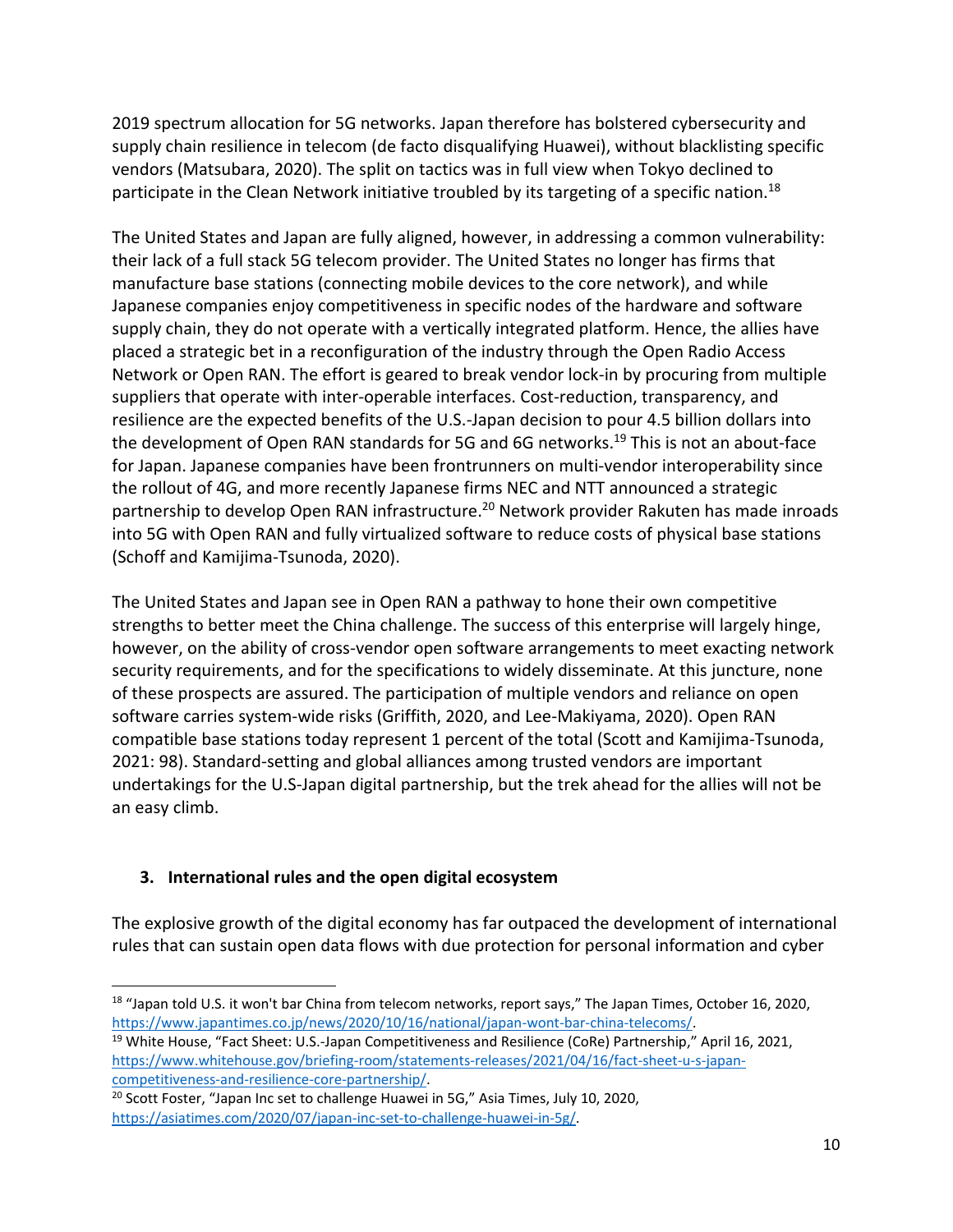security. The stakes are high in avoiding the balkanization of the digital ecosystem given the proliferation of disparate regulatory regimes and the spread of digital protectionism. Restrictions on data flows are indeed on the rise. The European Centre for Political Economy's digital restrictiveness index — looking at scores of policy measures on data policy, market access, and investment conditions — ranks China at the top followed by Russia, India, Indonesia, and Vietnam (Farracane, et al, 2018).

The Chinese state's zeal to control the digital sphere has been driven by its concerns over internal and external security (i.e. domestic political control and heading off foreign influence). Chinese authorities first erected an internet firewall keeping the likes of Google and Twitter off limits and have implemented strict data localization requirements to stall the overseas transfer of information. As a condition of entry to the Chinese market, foreign firms can be asked to surrender source code and encryption keys. The Chinese state has showered Chinese fintech companies with generous subsidies, but recently it also dramatically tightened its regulatory grip. 21

There are concerns about the growing international influence of Chinese digital authoritarianism, for example, through the export of surveillance technology (Curtis et al, 2021). China's Data Security Law, which went into effect in September 2021, doubled down on data localization requirements and the state's access to personal information, and also added two new elements: a ranking of data according to its significance for national security, economic resilience, and the public interest; and the extraterritorial application of Chinese data regulations (with no clarity yet on how this will be implemented). $^{22}$ 

Notwithstanding the challenges posed by China's digital illiberalism, a coordinated approach by tech democracies has been hindered by disagreements on how to balance free data flows with safeguards for personal information and cyber security. The European Union has elevated privacy protection to a fundamental human right, and with the 2018 General Data Protection Regulation (GDPR) it restricts the transfer of personal information to countries that maintain similar protection standards. The United States does not have a federal privacy law and has championed the movement of data across borders with privacy and cyber security restrictions commensurate to risk. Japan has also championed free data flows, but with the insistence that trust on safe data transfers is the essential precondition. The Data Free Flow with Trust (DFFT) was a lynchpin for Japan's 2019 G20 chairmanship and achieving greater regulatory compatibility on privacy regimes to enable unimpeded data flows is a priority of Japan's diplomacy in other fora. Operationalizing the "trust" variable, however, remains a daunting

 $21$  The regulatory crackdown to eliminate monopolistic practices and reassert state control has affected the Chinese giants Alibaba Group and Tencent as well as rising ride-sharing firm Didi. See [https://www.washingtonpost.com/business/what-is-behind-chinas-crackdown-on-its-tech-giants-](https://www.washingtonpost.com/business/what-is-behind-chinas-crackdown-on-its-tech-giants-quicktake/2021/07/06/1d45f39c-de3c-11eb-a27f-8b294930e95b_story.html)

[quicktake/2021/07/06/1d45f39c-de3c-11eb-a27f-8b294930e95b\\_story.html.](https://www.washingtonpost.com/business/what-is-behind-chinas-crackdown-on-its-tech-giants-quicktake/2021/07/06/1d45f39c-de3c-11eb-a27f-8b294930e95b_story.html) For a broader discussion of how President Xi's "common prosperity" campaign may redefine relations of the state with society and business see Ryan Hass: [https://www.brookings.edu/blog/order-from-chaos/2021/09/09/assessing-chinas-common-prosperity](https://www.brookings.edu/blog/order-from-chaos/2021/09/09/assessing-chinas-common-prosperity-campaign/)[campaign/.](https://www.brookings.edu/blog/order-from-chaos/2021/09/09/assessing-chinas-common-prosperity-campaign/)

<sup>&</sup>lt;sup>22</sup> "China Adopts New Data Security Law," JD Supra, August 4, 2021, <u>https://www.jdsupra.com/legalnews/china-</u> [adopts-new-data-security-law-7739585/.](https://www.jdsupra.com/legalnews/china-adopts-new-data-security-law-7739585/)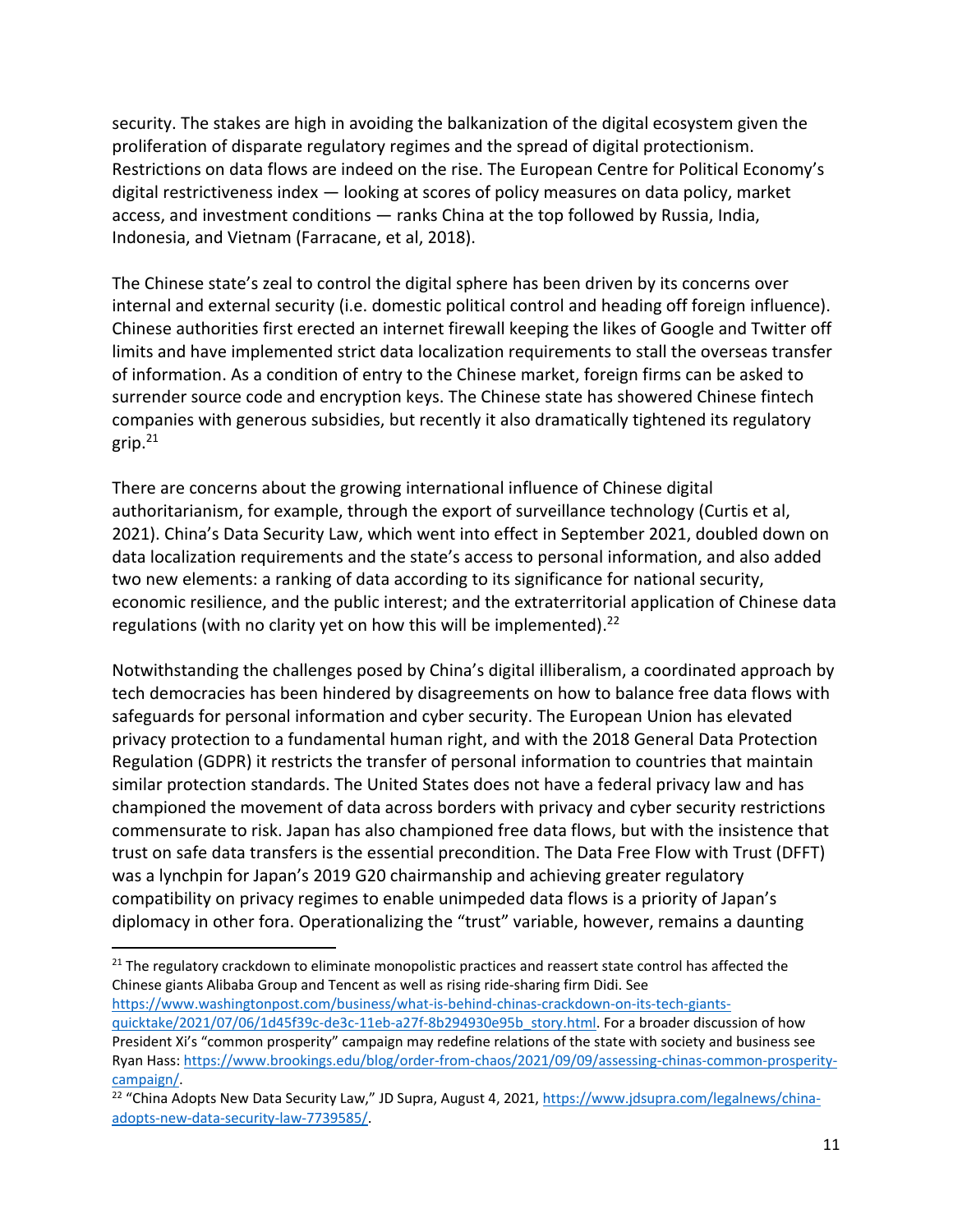challenge in the face of divergent national regulatory and philosophical differences, and the high stakes of data access to economic vitality and geopolitical advantage.

Codifying digital trade rules is another key piece to this puzzle. Japan is a co-convener to the ecommerce talks launched in 2019 at the WTO. Nevertheless, quick progress on this front is not expected as distinct cleavages have appeared. Beijing is not willing to relinquish its control over cross-national data transfers, the European Union has insisted on privacy protections on par with GDPR standards, and India and South Africa have questioned the moratorium on duties as they eye it as a significant source of revenue. Of the scores of free trade agreements (FTAs) that contain clauses on e-commerce, only a handful have deeper provisions on data governance (Burri, 2021). Japan and the United States have partnered in the codification of ambitious digital trade rules. The original TPP agreement contained far-reaching provisions banning both data localization (except in financial services) and the release of source code as a condition of market entry; and endorsing the principle of free data flows accompanied by privacy regulatory frameworks by all parties (of their own design).

When the United States walked out of the TPP at the directive of President Trump, Japan was instrumental in the rescue of the agreement (including its digital trade provisions) into the revised Comprehensive and Progressive TPP (CPTPP). A U.S.-Japan digital trade agreement followed in 2019 that built on the original TPP digital toolkit but added new provisions: creating a pathway for data transfers on financial services, banning forced transfers not only of source code but also algorithms and encryption keys, and opening e-access to non-sensitive government data, among others (Holleyman, 2021).

The challenge the United States and Japan confront is not one of misaligned interests in sustaining an open digital ecosystem  $-$  the opposite is true. The challenge is that they have not yet been able to leverage their bilateral partnership to achieve broader regional and global impact. The United States has stepped out of ambitious trade negotiations. The Biden administration has yet to give a signal that it is ready to launch a plurilateral digital agreement (building from its agreement with Japan) that could provide economic heft to its Asia policy. Neither Japan nor the United States have acceded to the Digital Economic Partnership Agreement (signed in 2020 by Singapore, Chile and New Zealand) which offers a modular approach to digital trade facilitation and open data flows with privacy protections.

China, however, has stepped up its regional trade diplomacy making formal accession bids to CPTTP and DEPA in quick succession. At first glance, it is hard to understand China's efforts to join trade agreements that promote open digital flows, while it tightens even further domestic controls over the transfer of data overseas.<sup>23</sup> There is, however, a powerful logic to China's diplomatic overtures: to ensure that its digital sovereignty practices do not result in its exclusion from the regional architecture; and to shape from the inside the evolution of digital trade governance once membership is achieved. In RCEP, China accepted language on data

<sup>23</sup> Se[e https://asia.nikkei.com/Business/China-tech/New-China-data-transfer-rules-to-be-costly-for-foreign](https://asia.nikkei.com/Business/China-tech/New-China-data-transfer-rules-to-be-costly-for-foreign-companies)[companies.](https://asia.nikkei.com/Business/China-tech/New-China-data-transfer-rules-to-be-costly-for-foreign-companies)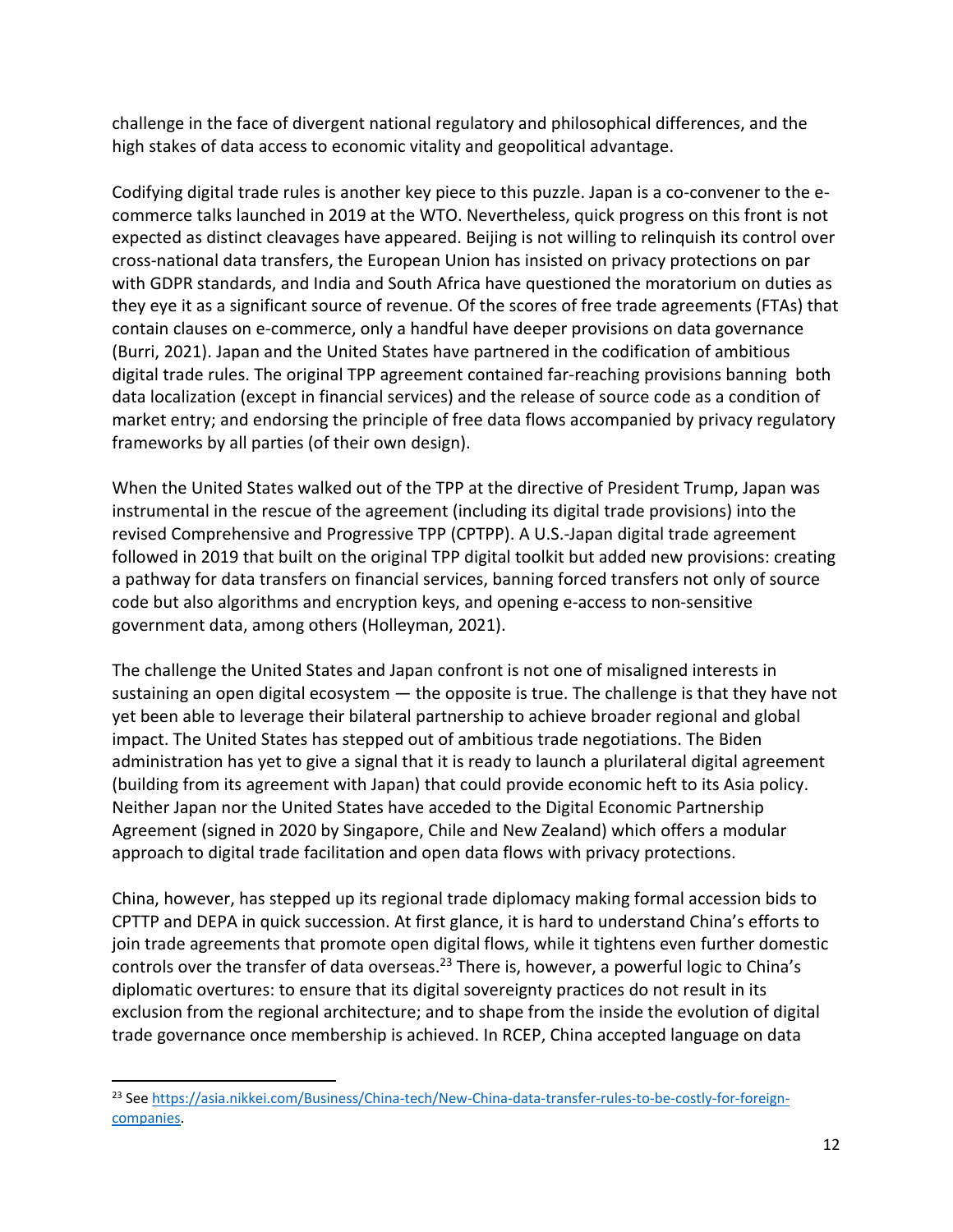cross-border flows, but all commitments are exempt from the dispute settlement mechanism and a broad national security exemption applies. Because DEPA also shields from enforcement the commitments on data flows, Chinese accession should not present major hurdles (Asian Trade Centre, 2021). The litmus test will be whether Japan and the other CPTPP countries can prevent a hollowing out of the digital rules as they entertain the Chinese bid.

### **Conclusion**

The digital agenda is a focal point for the United States and Japan as they seek to hone their own strengths, deepen their strategic coordination on the impact of new technologies on advanced manufacturing and telecom platforms, and they work to build resilient supply chains and an open and vibrant digital economy. The domestic investments that each party undertakes to boost innovation, build a digital infrastructure, and especially to nurture human capital and a talent IT pipeline will be critical. So will be the strengthening of cybersecurity given the growing vulnerability of critical infrastructure and communication networks to cyber crimes or statesponsored attacks. Japan, ranked a tier three cyber power due to its weaker cyber defenses, the lack of national military cyber strategy, and limited cyber resilience with insufficient private sector investment, faces a steeper hill to climb (IISS, 2021).

An emerging U.S.-Japan digital alliance is discernable around three main tracks: tapping on their complementary strengths in the semiconductor supply chain, developing new standards in 5G and beyond that will reduce network vulnerabilities, and offering an alternative to closed digital ecosystems. Potential pitfalls are not hard to spot, however. A subsidy race to onshore large swaths of the semiconductor production chain will do little to cultivate cohesion among the allies or to boost true competitiveness and international influence. Defensive measures to protect critical technologies and infrastructure are necessary, but they do not substitute for a positive economic agenda to craft tech standards and digital trade rules with a wide reach. The United States, in particular, needs to move beyond defensive economic statecraft.

As such, the remit of a U.S.-Japan digital alliance goes beyond reacting to the China challenge. Leadership in the digital domain will require from the United States and Japan a forward-leaning effort to tap on new sources of economic competitiveness, build trust on safe data transfers, and ensure the viability of global supply chains and the sprawling digital economy.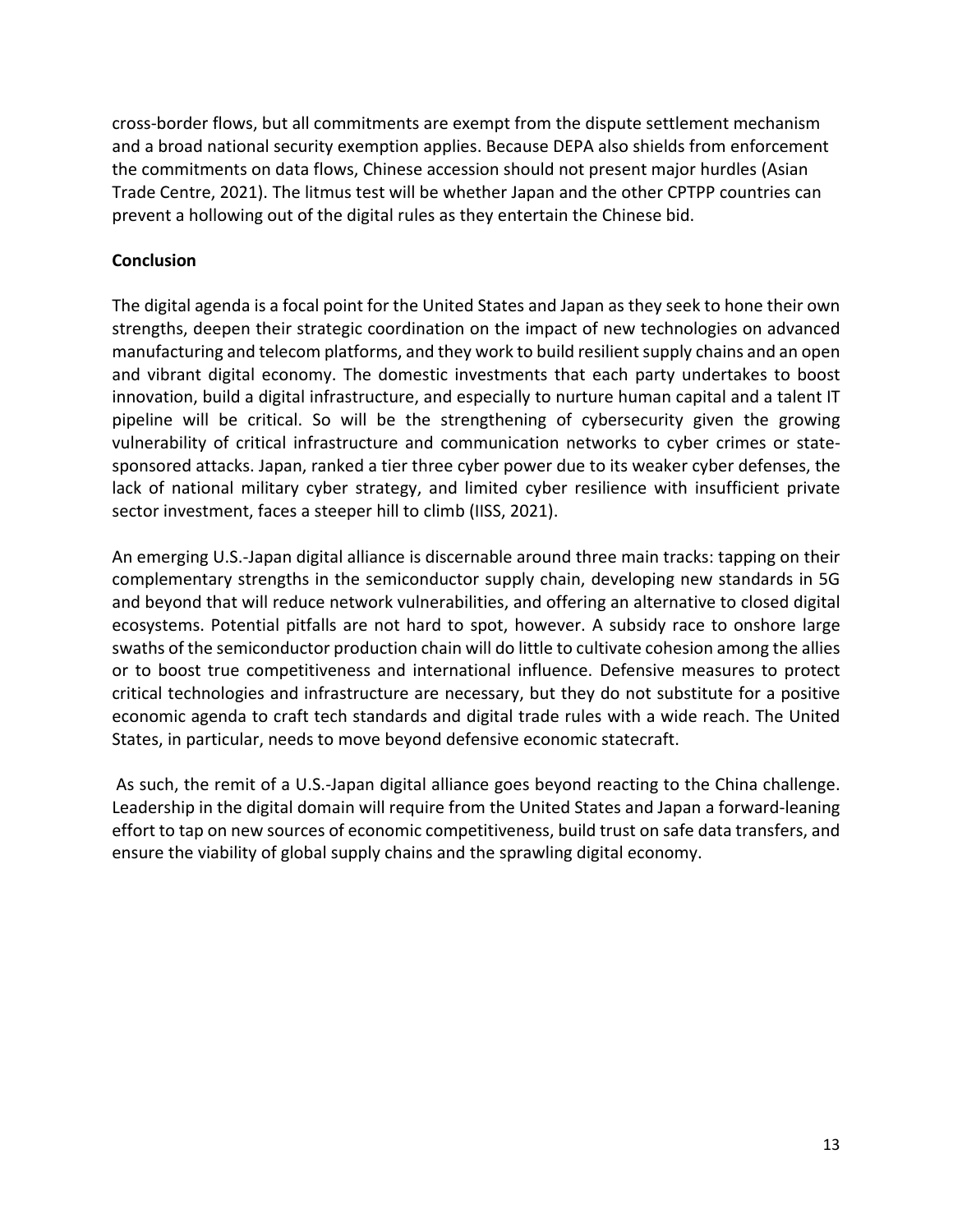#### **References**

Asian Trade Centre. 2021. "China applies to join DEPA." November 4<sup>th</sup>: [http://asiantradecentre.org/talkingtrade/china-applies-to-join-depa.](http://asiantradecentre.org/talkingtrade/china-applies-to-join-depa)

- Bown, Chad. 2020. "How the United States marched the semiconductor industry into its trade war with China." PIIE Working Paper, December. [https://www.piie.com/publications/working-papers/how-united-states-marched](https://www.piie.com/publications/working-papers/how-united-states-marched-semiconductor-industry-its-trade-war-china)[semiconductor-industry-its-trade-war-china.](https://www.piie.com/publications/working-papers/how-united-states-marched-semiconductor-industry-its-trade-war-china)
- Burri, Mira. "Towards a New Treaty on Digital Trade," *Journal of World Trade* 55, no. 1 (2021): 77-100.
- Cabinet Office. Council on Economic and Fiscal Policy. "Keizai Zaisei Unei to Kaikaku no Kihon Hoshin 2020 ni Tsuite." [Basic Policy of Economic and Financial Management and Reform 2020]. July 17, 2020. [https://www5.cao.go.jp/keizai](https://www5.cao.go.jp/keizai-shimon/kaigi/cabinet/2020/2020_basicpolicies_ja.pdf)shimon/kaigi/cabinet/2020/2020 basicpolicies ja.pdf.
- Hoehn, John R. and Kelley M. Sayler. "National Security Implications of Fifth Generation (5G) Mobile Technologies." Congressional Research Service. June 4, 2021. [https://crsreports.congress.gov/product/pdf/IF/IF11251.](https://crsreports.congress.gov/product/pdf/IF/IF11251)
- Curtis, Lisa, Joshua Fitt and Jacob Stokes. "Advancing a Liberal Digital Order in the Indo-Pacific." (Washington, DC: Center for New American Security, May 27, 2021). [https://www.cnas.org/publications/reports/advancing-a-liberal-digital-order-in-the](https://www.cnas.org/publications/reports/advancing-a-liberal-digital-order-in-the-indo-pacific)[indo-pacific.](https://www.cnas.org/publications/reports/advancing-a-liberal-digital-order-in-the-indo-pacific)
- Doshi, Rush and Kevin McGuiness. "Huawei meets history: Great powers and telecommunication risk, 1840-2021." (Washington, DC: Brookings Institution, March, 2021): [https://www.brookings.edu/wp-content/uploads/2021/03/Huawei-meets](https://www.brookings.edu/wp-content/uploads/2021/03/Huawei-meets-history-v4.pdf)[history-v4.pdf.](https://www.brookings.edu/wp-content/uploads/2021/03/Huawei-meets-history-v4.pdf)
- Duchatel, Mathieu. 2021a. "The Weak Links in China's Drive for Semiconductors." Institut Montaigne, Policy Paper. January.

[https://www.institutmontaigne.org/en/publications/weak-links-chinas-drive](https://www.institutmontaigne.org/en/publications/weak-links-chinas-drive-semiconductors)[semiconductors.](https://www.institutmontaigne.org/en/publications/weak-links-chinas-drive-semiconductors)

- -------------------------. 2021b. "Racing for the New Rice -Japan's Plans for Its Semiconductor Industry." Institut Montaigne, August 4. [https://www.institutmontaigne.org/en/blog/racing-new-rice-japans-plans-its](https://www.institutmontaigne.org/en/blog/racing-new-rice-japans-plans-its-semiconductor-industry)[semiconductor-industry.](https://www.institutmontaigne.org/en/blog/racing-new-rice-japans-plans-its-semiconductor-industry)
- Farracane, Martina Francesca, Hosuk Lee-Makiyama, and Erik van der Marel. 2018. "Digital Trade Restrictiveness Index." ECIPE.https://ecipe.org/wpcontent/uploads/2018/05/DTRI\_FINAL.pdf.
- Griffith, Melissa K. "Open RAN and 5G: Looking beyond the national security hype." (Washington, DC: Woodrow Wilson International Center for Scholars, November 2, 2020). [https://www.wilsoncenter.org/article/open-ran-and-5g-looking-beyond-national](https://www.wilsoncenter.org/article/open-ran-and-5g-looking-beyond-national-security-hype)[security-hype.](https://www.wilsoncenter.org/article/open-ran-and-5g-looking-beyond-national-security-hype)
- Harold, Scott W. and Rika Kamijima-Tsunoda. "Winning the 5G Race with China: A U.S.S-Japan Strategy to Trip the Competition, Run Faster, and Put the Fix In." *Asia Policy* 16, no. 3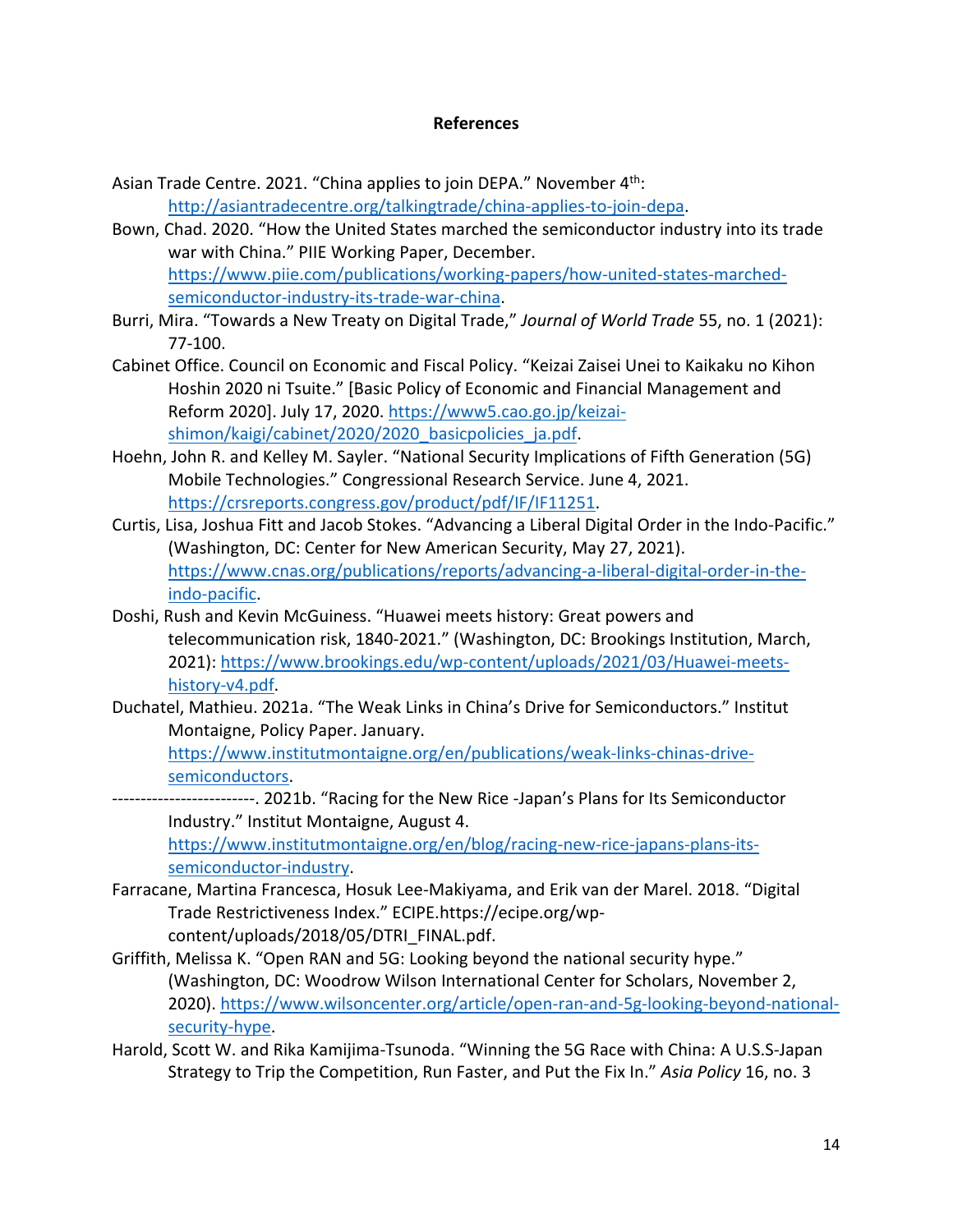(2021): 75-103. [https://www.nbr.org/publication/winning-the-5g-race-with-china-a-u-s](https://www.nbr.org/publication/winning-the-5g-race-with-china-a-u-s-japan-strategy-to-trip-the-competition-run-faster-and-put-the-fix-in/)[japan-strategy-to-trip-the-competition-run-faster-and-put-the-fix-in/.](https://www.nbr.org/publication/winning-the-5g-race-with-china-a-u-s-japan-strategy-to-trip-the-competition-run-faster-and-put-the-fix-in/)

Hillman, Jennifer and David Sacks. "China's Belt and Road: Implications for the United States." CFR Independent Task Force, no. 79 (Washington, DC: Council on Foreign Relations, 2021): [https://www.cfr.org/report/chinas-belt-and-road-implications-for-the-united](https://www.cfr.org/report/chinas-belt-and-road-implications-for-the-united-states/download/pdf/2021-04/TFR%20%2379_China%27s%20Belt%20and%20Road_Implications%20for%20the%20United%20States_FINAL.pdf)[states/download/pdf/2021-](https://www.cfr.org/report/chinas-belt-and-road-implications-for-the-united-states/download/pdf/2021-04/TFR%20%2379_China%27s%20Belt%20and%20Road_Implications%20for%20the%20United%20States_FINAL.pdf)

[04/TFR%20%2379\\_China%27s%20Belt%20and%20Road\\_Implications%20for%20the%20](https://www.cfr.org/report/chinas-belt-and-road-implications-for-the-united-states/download/pdf/2021-04/TFR%20%2379_China%27s%20Belt%20and%20Road_Implications%20for%20the%20United%20States_FINAL.pdf) [United%20States\\_FINAL.pdf.](https://www.cfr.org/report/chinas-belt-and-road-implications-for-the-united-states/download/pdf/2021-04/TFR%20%2379_China%27s%20Belt%20and%20Road_Implications%20for%20the%20United%20States_FINAL.pdf)

- Holleyman, Robert. "Data Governance and Trade: The Asia-Pacific Leads the Way." NBR, January 9, 2021: [https://www.nbr.org/publication/data-governance-and-trade-the-asia](https://www.nbr.org/publication/data-governance-and-trade-the-asia-pacific-leads-the-way/)[pacific-leads-the-way/.](https://www.nbr.org/publication/data-governance-and-trade-the-asia-pacific-leads-the-way/)
- International Institute of Strategic Studies (IISS). 2021. "Cyber Capabilities and National Power: A Net Assessment." (June 28). [https://www.iiss.org/blogs/research](https://www.iiss.org/blogs/research-paper/2021/06/cyber-capabilities-national-power)[paper/2021/06/cyber-capabilities-national-power.](https://www.iiss.org/blogs/research-paper/2021/06/cyber-capabilities-national-power)
- Irwin, Douglas. "The U.S.-Japan Semiconductor Trade Conflict." In *The Political Economy of Trade Protection*, edited by Anne Krueger, 5-14. Chicago: University of Chicago Press, 1996.
- Lee-Makiyama, Hosuk and Florian Forsthuber. "Open RAN: The Technology, its Politics, and Europe's Response." *ECIPE Policy Brief*, no. 8 (Brussels: ECIPE, October 2020). [https://ecipe.org/publications/open-ran-europes-response/.](https://ecipe.org/publications/open-ran-europes-response/)
- Matsubara, Mihoko. "Japan's 5G Approach Sets a Model for Global Cooperation." *Lawfare*, September 14, 2020. [https://www.lawfareblog.com/japans-5g-approach-sets-model](https://www.lawfareblog.com/japans-5g-approach-sets-model-global-cooperation)[global-cooperation.](https://www.lawfareblog.com/japans-5g-approach-sets-model-global-cooperation)
- Ministry of Economy, Trade and Industry. 2021a. "Handôtai Senryaku" [Semiconductor strategy]. June: [https://www.meti.go.jp/press/2021/06/20210604008/20210603008-](https://www.meti.go.jp/press/2021/06/20210604008/20210603008-4.pdf) [4.pdf.](https://www.meti.go.jp/press/2021/06/20210604008/20210603008-4.pdf)
- -------. 2021b. "Handôtai, Dejitaru Sangyô Senryaku" [The strategy for semiconductors and digital industry], June:

[https://www.meti.go.jp/press/2021/06/20210604008/20210603008-1.pdf.](https://www.meti.go.jp/press/2021/06/20210604008/20210603008-1.pdf)

- Okada, Yoshitaka. "Decline of the Japanese Semiconductor Industry: Institutional Restrictions and the Disintegration of Techno-Governance." In *Struggles for Survival: Institutional and Organizational Changes in Japan's High-Tech Industries*, edited by Yoshitaka Okada. (Tokyo: Springer, 2006), 39-103.
- OECD. "Measuring distortions in international markets: The semiconductor value chain." OECD Trade Policy Papers, no. 234. (December 12, 2019). [https://www.oecd](https://www.oecd-ilibrary.org/trade/measuring-distortions-in-international-markets_8fe4491d-en)ilibrary.org/trade/measuring-distortions-in-international-markets 8fe4491d-en.
- Plazer, Michaela, John F. Sargent, and Karen M. Sutter. "Semiconductors: U.S. Industry, Global Competition, and Federal Policy." Congressional Research Service, October 26, 2020. [https://crsreports.congress.gov/product/pdf/R/R46581/5.](https://crsreports.congress.gov/product/pdf/R/R46581/5)
- Sacks, David. "China's Huawei is winning the 5G race. Here is what the United States should do to respond?" Council on Foreign Relations, March 21, 2021. [https://www.cfr.org/blog/china-huawei-5g.](https://www.cfr.org/blog/china-huawei-5g)
- Schoff, James L. and Rika Kamijima-Tsunoda. "The United States and Japan Should Team Up on 5G." Carnegie Endowment for International Peace, July 23, 2020.